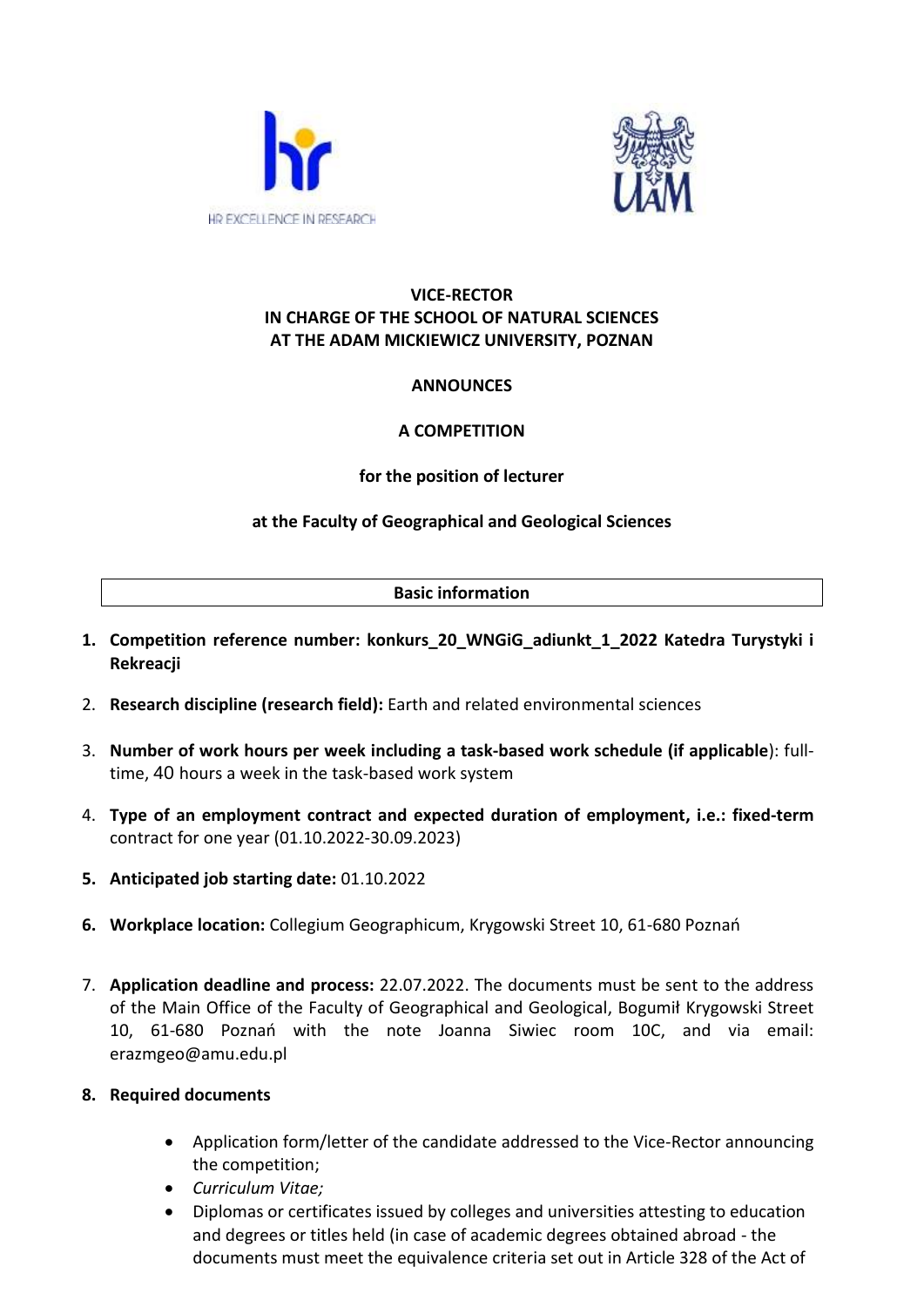20 July 2018 Law on Higher Education and Science (Journal of Laws of 2022, item 574 i.e. as amended; Polish: Dziennik Ustaw 2022 poz.574);

- Information on the Applicant's research, teaching and organizational achievements,
- Other documents as determined by the competition committee.
- Consent to the processing of personal data as follows : *In accordance with Article 6 (1) (a) of the General Data Protection Regulation of 27 April 2016. (OJ EU L 119/1 of 4 May 2016) I consent to the processing of personal data other than: first name, (first names) and surname; parents' first names; date of birth; place of residence (mailing address); education; previous employment history, included in my job offer for the purpose of the current recruitment.";*

### **Conditions of the competition determined by the competition committee**

#### **I) Determination of qualifications: (researcher profile) according to the Euraxess guidelines**

**(R1) First Stage Researcher** (up to the point of PhD)

**(R2) Recognised Researcher** (PhD holders or equivalent who are not yet fully independent)

- **(R3) Established Researcher** (researchers who have developed a level of independence)
- **(R4) Leading Researcher** (researchers leading their research area or field)

(definition of qualification level and professional experience according to Euraxess guidelines https://euraxess.ec.europa.eu/europe/career-development/training-researchers/research-profiles-descriptors)

#### **II) Job Offer description**

Work at the Chair of Tourism and Recreation, conducting research in the field of broadly understood tourism and recreation, scientific publications, conducting didactic classes with students of Tourism and Recreation (intramural and part-time studies), participation in field practice domestic and / or foreign, organizational work

#### **III) Requirments and qualifications**

The competition is open to individuals who meet the requirements specified in Article 113 of the Law on Higher Education and Science of 20 July 2018 (Journal of Laws of 2021, item 478, i.e. Article 113) and who meet the following requirements:

- 1. Ph.D. Earth science,
- 2. fluency in written and spoken Polish and English which allows to conduct classes in this language
- 3. documented academic scientific achievements in the field of geographical research including tourism and recreation
- 4. documented academic teaching achievements in the field of tourism and recreation
- 5. scientific interests and knowledge of research methods related to geography, tourism and recreation,
- 6. ability to work independently and in a research team,
- 7. experience in conducting field research
- 8. ability to conduct cartographic and geodetic measurements in geographic research
- 9. participation in conferences and scientific seminars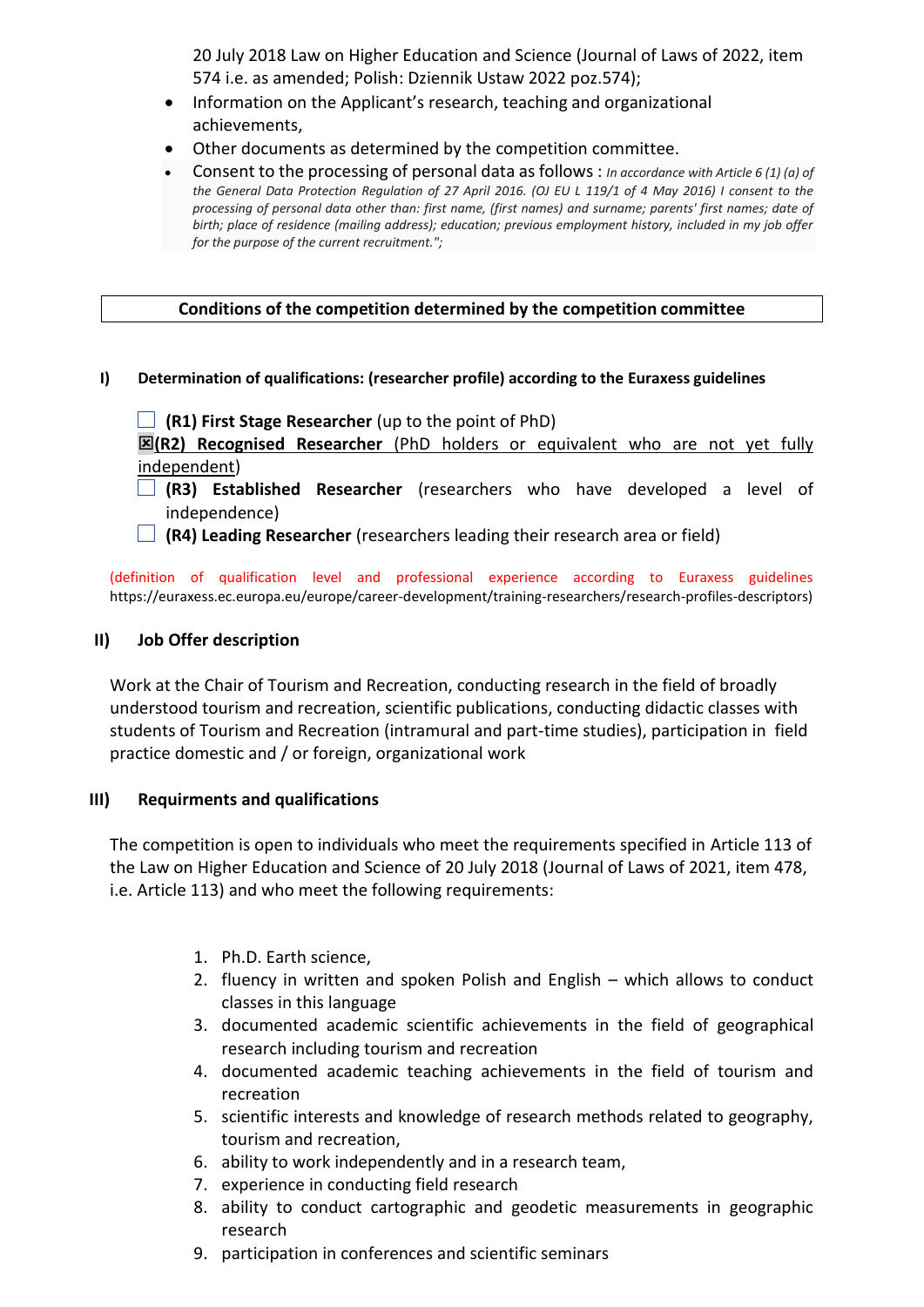10. strong motivation for research and teaching

11. driving license cat. B.

### **IV) Required languages**

- 1. Language: polish and english
- 2. Level: (basic, good, fluent, native) fluent

### **V) Required research, teaching or mixed experience**

in accordance with point III

# **VI) Benefits:**

- $\checkmark$  an atmosphere of respect and cooperation
- $\checkmark$  supporting employees with disabilities
- $\checkmark$  flexible working hours
- $\checkmark$  remote work applicable
- $\checkmark$  funding for language learning
- $\checkmark$  co-financing of training and courses
- $\checkmark$  additional days off for education
- $\checkmark$  life insurance
- $\checkmark$  pension plan
- $\checkmark$  savings and investment fund
- $\checkmark$  preferential loans
- $\checkmark$  additional social benefits
- $\checkmark$  leisure-time funding
- $\checkmark$  subsidizing children's vacations
- ✓ "13th" salary
- $\checkmark$  bike racks

# **VII) Eligibility criteria**

- 1. knowledge of the Polish language in speech and writing
- 2. knowledge of the English language in speech and writing
- 3. documented academic (scientific) achievements in the field of geographical research, including tourism and recreation
- 4. documented academic (teaching) achievements in the field of tourism and recreation
- 5. documented ability to conduct cartographic and geodetic measurements in geographic research
- 6. documented participation in conferences and scientific seminars
- 7. driving license cat. B.

### **VIII) The selection process**

- 1. Competition committee begins working no later than 14 days after the deadline for submission of documents.
- 2. Formal evaluation of submitted proposals.
- 3. Call to provide additional or missing documents if necessary.
- 4. Selection of candidates for the interview stage.
- 5. Interviews for candidates who meet the formal requirements.
- 6. The committee has the right to request external reviews of candidates' work or to ask candidates to conduct teaching assignments with an opportunity for student evaluation.
- 7. Other....................
- 8. The chair of the competition committee announces the results and informs the candidates. This information will include justification with a reference to